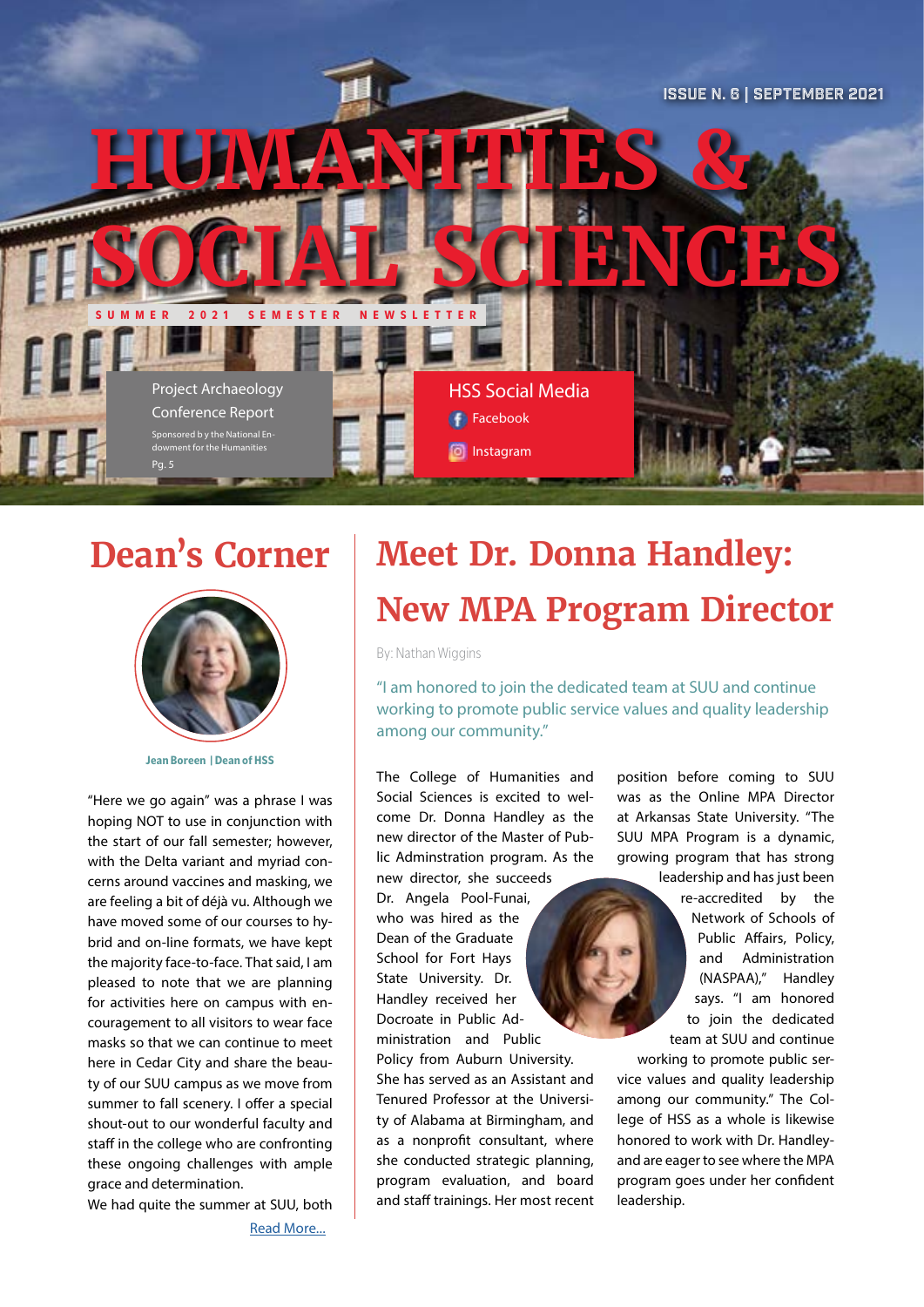#### WRITING CENTER

#### Achieving Goals

This past semester, the SUU Writing Center set a goal to complete 1,000 tutoring sessions during the course of the summer. Not only did they meet their goal - they exceeded it. In total the Writing Center had 1,100 sessions during the summer and over 5,000 sessions during the course of the year.

#### GRANT WRITING

Featuring Addy Rich

The College of Humanities and Social Sciences celebrates the grant writing of English 3120 and Technical Writing student Addy Rich, whose project for a class evolved into a mountain bike trail here in Cedar City. Addy was required to find a community partner and write a grant for the partner's non profit organization. Her first attempts at the project were with an organization in Davis country that referred her to an organization in Cedar City. Together, they shared a plan that they had been considering, and her project grew from there. Addy subseqently worked with a collaborative group in Cedar City to bring the bike trail to fruition.

To learn more about Addy's project, read the St. George News Article that was published in June featuring Addy at the link below.

[St. George News Article](https://www.stgeorgeutah.com/news/archive/2021/06/11/jmr-4-new-mountain-biking-trails-skills-park-unveiled-south-of-cedar-city/#.YTEphrVKiUk)





# **Public Apology Central**.

To view the Public Apology Central Website, [click here](http://www.publicapologycentral.com).

Public Apology Central is a website developed by Dr. Kevin Stein, hosted by the SUU Communication Department, and maintained with the help of students in the Master of Arts in Professional Communication program (MAPC). The site is the web's most comprehensive source for crisis summaries, transcripts, videos, and audio of public discourse following scandals (apologia) involving politicians, celebrities, athletes, organizations, religious leaders, media figures, heads of state, and lay citizens. People will sometimes ask Dr. Stein why he is archiving statements from people who are not actually apologizing. The answer is that apologia encompasses the whole gamut of persuasive defense. When someone's reputation is at stake, he or she will employ a variety of strategies in order to repair image and those often include things like denial ("I didn't do it"), shifting blame ("He did it"), minimization ("It wasn't that bad"), corrective action ("I'm going to fix this"), and mortification ("I'm sorry"). The website deals with all forms of persuasive defense and not simply "apology," where one takes responsibility for his her actions.

The website was funded initially with a \$500 grant from the Center of Excellence for Teaching and Learning (CETL). Kevin Stein and Matt Barton (chair of the communication department) had already published an extensive amount of research on attack and defense rhetoric and would frequently make use of this material in their classes to

demonstrate principles of crisis communication, persuasion, communication theory, and research methods. However, Stein noticed that there was not a good one-stop resource online for public apologies. The main reason is that most people who have tarnished their reputations have an interest in making stories about their failures go away, so often transcripts and videos of public apologies are removed after they serve their initial purpose. In fact, Stein has had to vehemently defend his own right to post this material and often wins those arguments because of the educational nature of the website and that fact that it's a notfor-profit site.

Currently, the website has exploded with interest from teachers, researchers, and others who are simply intrigued by the strategies of image repair and public apology. Just last year alone, there were 300K unique visitors to the site and website analytics show that they tend to be interested in not just the most current scandals, but also the educational resources available. The website not only contains archives of 204 scandals, but also Stein and Barton's analysis of the trends of apologia over the last several decades, definitions and examples of the key strategies, illustrations of apologia strategies in popular culture, and a reference list of the most seminal books/ articles in the area. If you are interested in checking out the website, you can find it at www.publicapologycentral.com.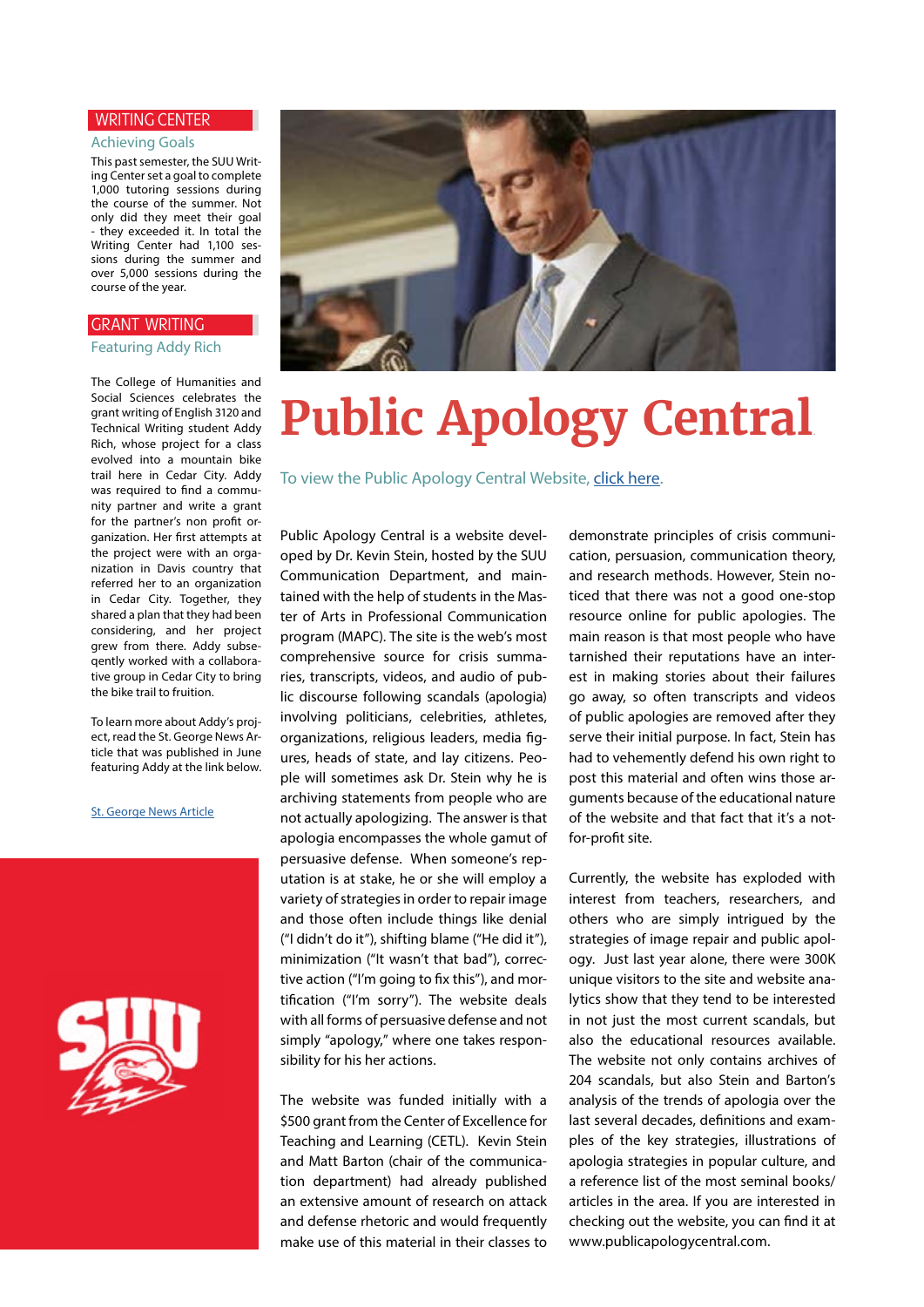

# **SUU to Host the 2021 AIS Virtual Conference**

By: Cynthia Kimball Davis

The College of Humanities and Social Sciences is proud to announce that Southern Utah University will host the International Interdisciplinary Conference, namely the SUU 2021 Association for Interdisciplinary Studies (AIS) Virtual Conference held from October 14-16, 2021. The conference planning committee consists of six regional colleges and universities: Brigham Young University-Idaho, Dixie State University, Utah Valley University, Salt Lake Community College, Southern Utah University, and Weber State University. More than one university

has never planned an AIS conference before, making this conference the first of its kind. Given the virtual nature of the conference, students worldwide are urged to attend this conference. The conference will give students the opportunity to not only discover a wide variety of disciplines, but also provide students with a multi-cultural experience, the value of which cannot be overstated. Additionally, this conference will be the first AIS conference to offer college credit. Feel free to attend our conference. Register today. We'd love to have you!

#### HSS PUBLICATIONS

#### DRIFT MIGRATION

A new collection of poems by Dr. Danielle Dubrasky is in its final sketches, and is set to be published in December. This new publication was selected as the Editor's Choice for the 2020 Richard Snyder Memorial Publication Prize.

[Link to the Publication](https://books.google.com/books/about/Drift_Migration.html?id=IEaBzgEACAAJ)

#### BEYOND THE MAPPED STARS

#### By: Rosalyn Eves

Seventeen-year-old Elizabeth Bertelsen dreams of becoming an astronomer, but she knows such dreams are as unreachable as the stars she so deeply adores. As a Mormon girl, her duty is to her family and, in a not too far away future, to the man who'll choose to marry her. When she unexpectedly finds herself in Colorado, she's tempted by the total eclipse of the sun that's about to happen—and maybe even meeting up with the female scientists she's long admired. Elizabeth must learn to navigate this new world of possibility: with her familial duties and faith tugging at her heartstrings, a new romance on the horizon, and the study of the night sky calling to her, she can't possibly have it all… can she?

[Link to the Publication](https://www.amazon.com/Beyond-Mapped-Stars-Rosalyn-Eves/dp/1984849557)



#### Teaching Ovid to Incarcerated Students

Nicole Dib was invited to submit a chapter for a collection titled Classics and Prison Education in the US, which was edited by Nancy Rabinowitz and Emilio Capettini. She co-wrote a chapter with Olga Faccani titled "Teaching Ovid to Incarcerated Students: An Experiential Analysis," in which they discuss their experience as teaching

fellows for the "Foundations in the Humanities" prison correspondence course program, offered by the Interdisciplinary Humanities Center at UC Santa Barbara. After a brief introduction about the organization and logistics of this course, they examine their students' reactions to Ovid's "Baucis and Philemon" myth and highlight the elements

of the ancient text that acquired special significance in a carceral context. They then focus on their own experience as instructors, paying special attention to the context of a correspondence course that did not include in-person interactions with students. Their chapter can be accessed by clicking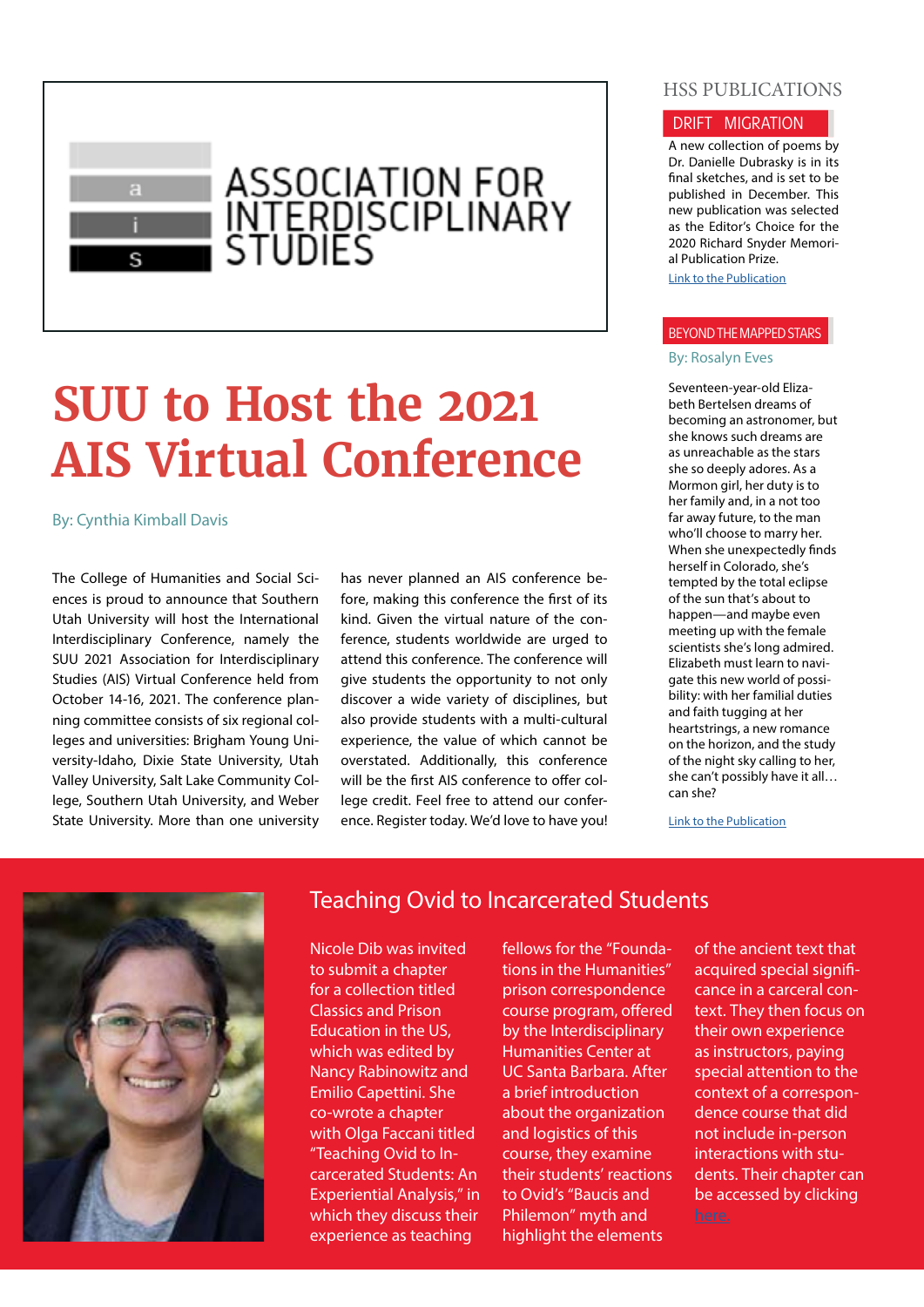

# **HSS LUNCH BREAK**

# **FEED YOUR MIND WITH RELEVANT RESEARCH**

A monthly webinar for SUU alumni and community members featuring research from SUU's top social scientists and humanities scholars

# **ON THE MENU THIS MONTH**

**The Role of Emotions in Motivating Yourself and Others** Thursday, September 16, 2021 12:00-12:30pm with Q&A to Follow



Dr. Grant Corser - Department of Psychology

Click [HERE](https://suu-edu.zoom.us/j/95153955049) to access the Zoom Link for the Webinar